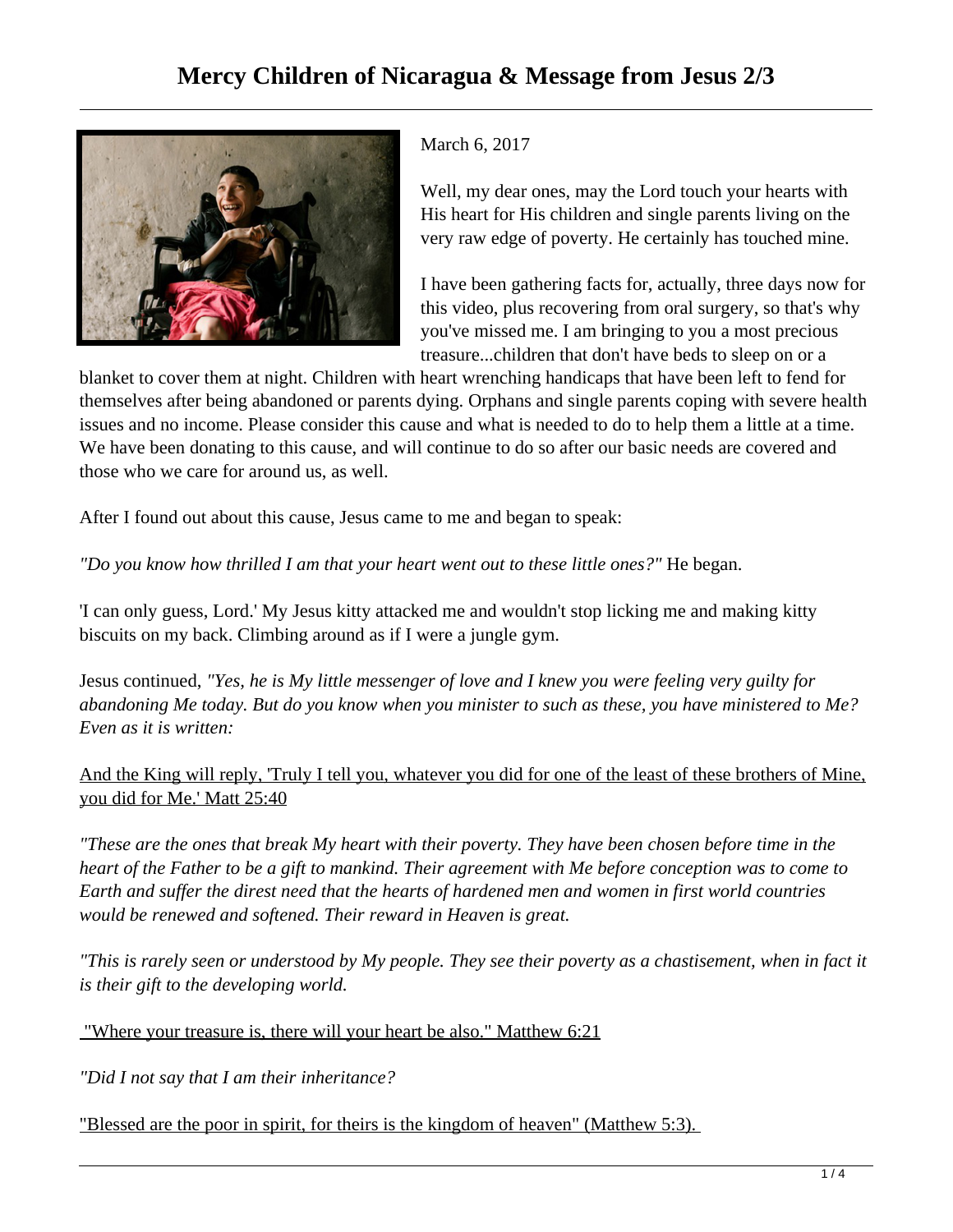*"Rarely will you meet a person well-off that is this humble. When you accumulate riches, you become selfsufficient and the need to cling to Me becomes less and less important. That is, unless you truly are poor in spirit, a rare quality in the wealthy.*

"Listen, my beloved brothers: Has not God chosen the poor of this world to be rich in faith and to inherit the kingdom He promised to those who love Him?" James 2:5

*"And so, it is truly My gift to you, Clare, to soften your heart and live a more circumcised life of selfdenial, the perfect cure for your excessively preoccupied-with-money culture. The American dream has become the American nightmare, with people in such debt that sickness and insomnia plague them night and day as they work to sustain this madness. Which, by the way, has been inspired by Satan, to entrap men and women and keep them from Me.*

*"When money is abundant, they lie awake at night planning how they will spend it. When money is scarce, they lie awake at night worrying about how they will pay off their debts. This is not the balance I ordained for man. It is right and good that all should have what is needful to a proper and productive life, where men can grow in knowledge of Me. Wisdom and charity and the fulfillment of their destinies. This I will restore when I return. But as it is now there is great inequity on Earth and My children must learn to give and sacrifice as they live for Me.*

*"This is a perfect opportunity for Heartdwellers, Clare. Lift this cross to your shoulder gently and carry it for Me; it is My delight to see your deep concern. This I will bless greatly.* 

*"It will revive the conscience of many who are at a loss as to how to do something that really makes a difference, one they can see and truly appreciate. Not that your left hand should know what your right hand is doing, but there is an element of solidarity and shared relief that softens the soul and makes them more like Me. This is essential to a healthy spiritual life as well."*

And that was what the Lord had to say.

So, I want to share with you, Heartdwellers, the gift He is talking about here. In my search for a musical instrument, I found a man, Erik the flute maker of FlutemakerMinistries.org, who makes flutes and bamboo saxophones and donates much of his profit to providing for orphans and widows in Nicaragua. Especially the hopeless, handicapped ones who have been abandoned by their fathers and living in the garbage dumps. Nicaragua has been devastated by brutal political strife and death squads, and is still in recovery mode.

When I saw what he was doing with Pastor Carlos Baez of A Heart To Love Foundation, and the abject poverty they live in, and the orderly way in which he has planned out and executed self-sustaining solutions that are bearing fruit now, several years down the road. Well, I just melted and sought the Lord on how we could help.

So, I am bringing this to you, dear ones. And I believe this is a worthy and ethical cause and I believe I can vouch for the integrity of those involved.

Rather than throwing money at them blindly, there is a plan in place to help them become self-sustaining. Very simply, each of you has friends that love the Lord. And if you could inspire them to watch this video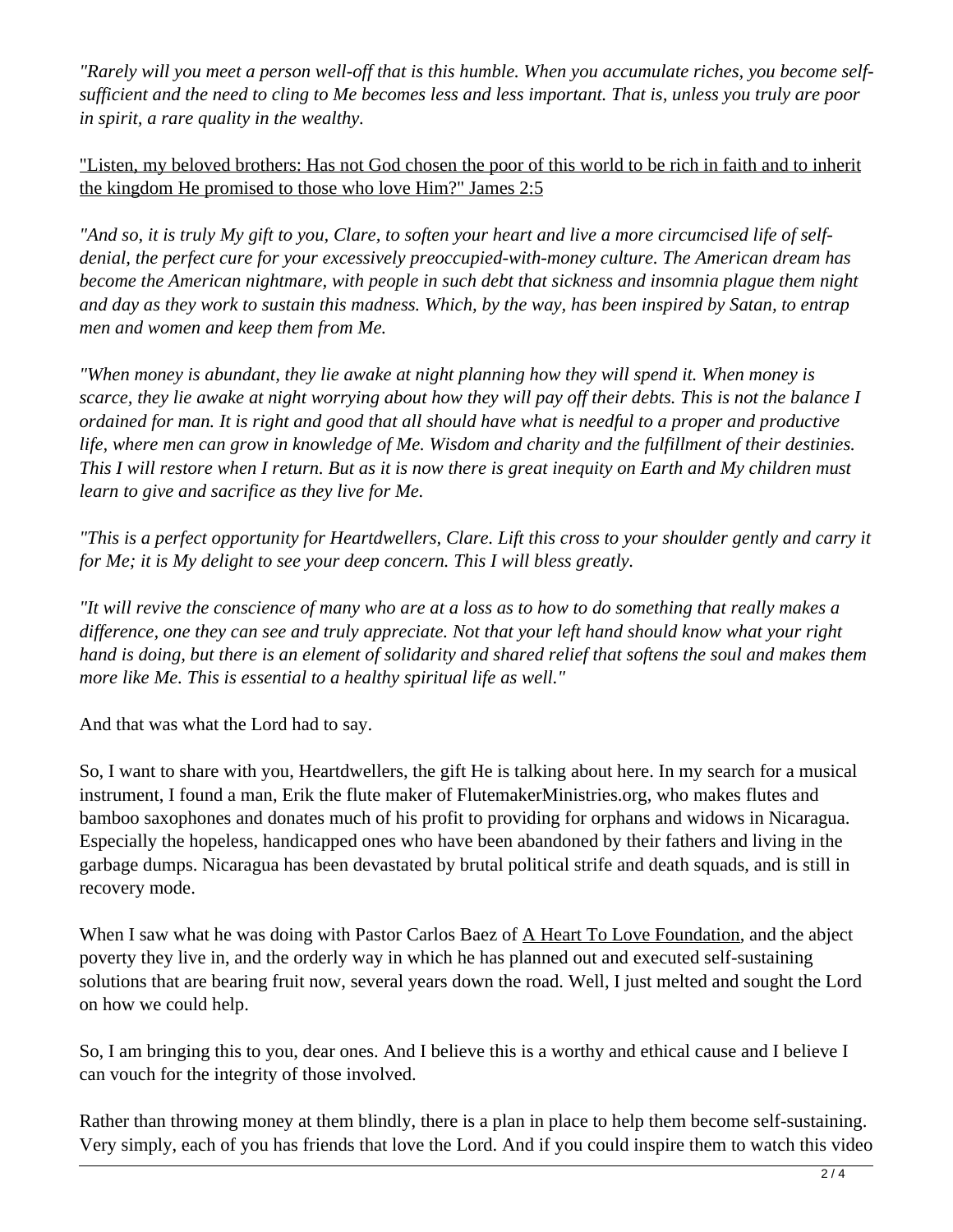and check out his site and get them engaged - there is an orderly way that we can go about helping them, without making it a burden on one person.

We are encouraging you to form a little mercy team with two other friends or more, and asking them to consider their needs along with you and a little at a time WITHOUT STRAINING your own needs, giving to this cause. The key words here are THREE PEOPLE OR more and A LITTLE AT A TIME. In this way, together we can gradually have an extended impact on this extreme need, and stick with it for the long term, because new families in dire distress are always being found.

Their needs are simple and the America dollar goes quite a long ways. For instance, a table and 4 chairs is \$54 And it certainly does elevate people, to be able to sit in chairs at a table, rather than eating on the floor. If you have three people in on it, that's only \$18.00 a person and now a family has a table to eat from and chairs to sit on.

For families coming from the dump into their own dwelling, it would cost three people \$70 each to provide \$210 to cover for pots and pans, utensils and plates. \$210 is a hefty offering for many - just a little too much. But \$70 is much easier to handle, when 3 people are involved.

I know our American mentality tends to just do it or not do it. But here we are seeing the wisdom in grabbing a friend's hand and saying, "Lets all pitch in and get what they need."

Or, if you're a little better off, one situation is a family living under rotten roof beams and they need a new roof. And labor there, by the way, is free. 'Cause people volunteer to help one another. The only thing that is asked is that the workers get fed. And believe it or not, daily wage there is \$2.50 - \$3.00. And that's not per hour. That's for the whole day.

In Erik's own words here is a little introduction to their work:

He begins, "Flutemaker Ministries was born in 2006, when my wife, Linda and I performed for and gave out toys to 18 kids who were in the process of being rescued from a garbage dump in Nicaragua. Some of the children were living in a structure with no water, no electricity, no doors, no windows and no bathroom. The kids were sleeping in bags of rice and beans; it was an audience that changed our lives.

Through the help of many customers, family and friends, Flutemaker Ministries was able to buy land, build the kids a home, start a farm, sow into micro businesses and support efforts to feed children in feeding centers throughout Nicaragua. By 2017 we have expanded our efforts and now support 243 children with disabilities, 52 Feeding Centers, helping children in the Miskito Coast and helping to educate the Kids of Cascabel so they can one day give back to their community. (Learn more at FlutemakerMinistries.org)

"This weekend I learned there are still no doors or windows or electricity in the house we built for six orphaned children whose mother died of a twisted intestine. The doors and windows will be made by Geylin, one of the kids of Cascabel now doing construction. (By the way, that's the name of the house he built for the orphans.)

Anyway, I encourage you to check out his site and watch the videos...I don't think you'll feel the same after you've seen them.